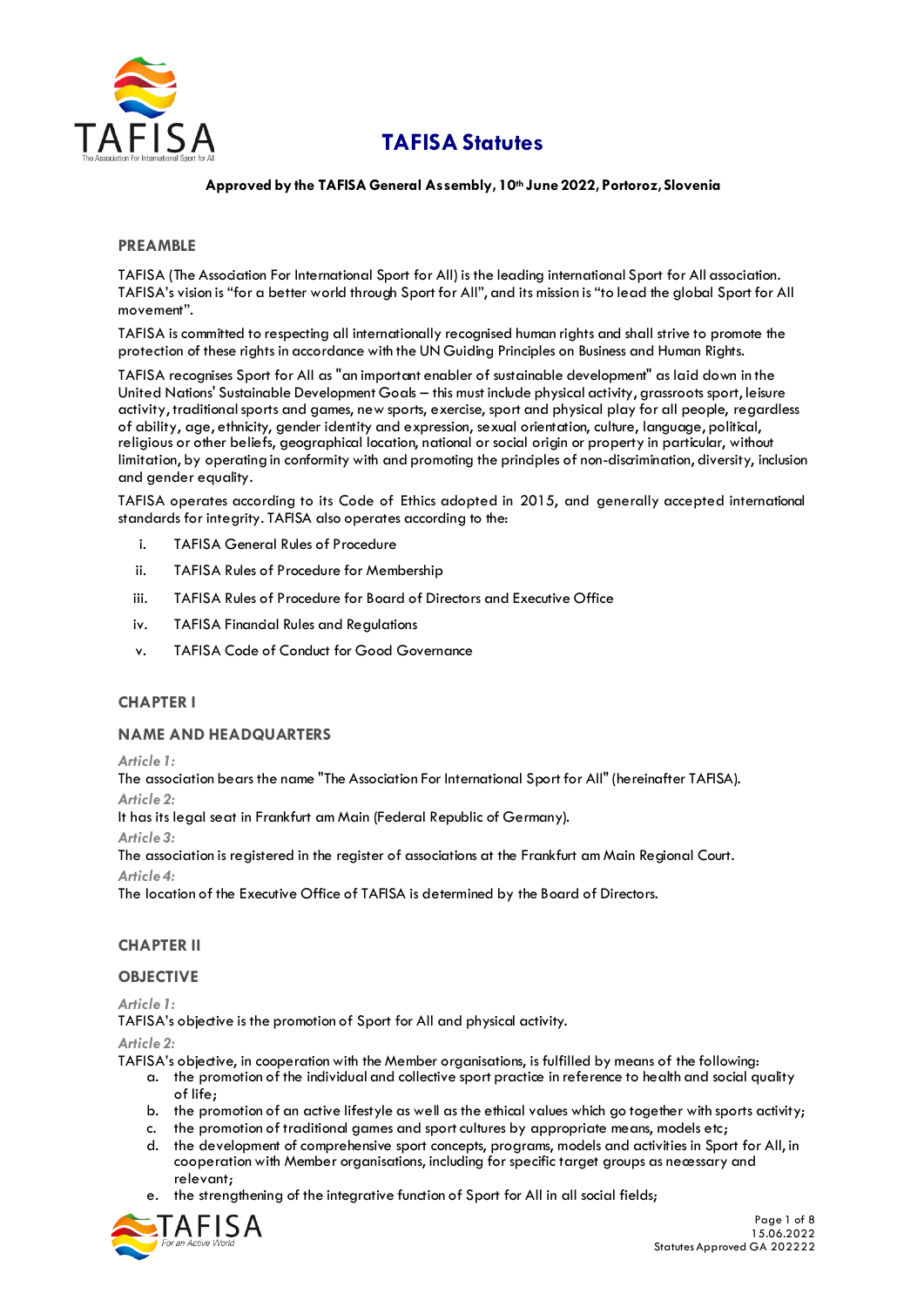#### **TAFISA Statutes**



- f. the education and training of Member organisations in the development of Sport for All and physic activity;
- g. the establishment of an effective partnership with scientific and knowledge organisations, for example universities and institutes;
- h. the cooperation with internationally operating institutions with an interest in Sport for All, for example governments, IOC, WHO, UNESCO, private sector and other social groups; and
- i. the facilitation of international exchange of experiences, best practices, etc.;
- j. the empowerment of individuals and member organisations through Sport for All;
- k. the preservation, promotion and acceptance of diverse as well as new sporting cultures;
- l. the promotion of sustainable sporting practices and the preservation of the natural environment.

# **CHAPTER III**

## **FINANCIAL YEAR**

*Article 1:*

The financial year is the calendar year.

# **CHAPTER IV**

### **PUBLIC-BENEFIT STATUS**

#### *Article 1:*

TAFISA pursues exclusively and directly public-benefit objectives within the meaning of the German fiscal code. The association operates disinterestedly and does not primarily pursue purposes of economic viability. TAFISA's funds may only be used for purposes in conformity with the statutes.

### *Article 2:*

TAFISA's bodies and committees work voluntarily unless the present statutes make explicit statements to the contrary. The members do not receive any grants from TAFISA.Travel expenses and official expenditures may be reimbursed. The General Assembly may agree to grant an allowance for special expenditures for any particularly time-consuming discharge of duties and may arrange the details.

#### *Article 3:*

No-one may benefit from expenditures that are not in keeping with TAFISA's purpose or from unreasonably high salaries.

# **CHAPTER V**

### **WORKING LANGUAGE**

### *Article 1:*

The TAFISA working language is English.

### **CHAPTER VI**

### **MEMBERS**

*Article 1:*

### **National Members**

National Members are state or non-state institutions not specific to a particular sport operating at the national level that actively promote general Sport for All and/or physical activity and have the promotion of Sport for All and/or physical activity induded in their legally binding statutes or equivalent documents.

#### *Article 2:*

### **International Members**

International Members are institutions that actively promote Sport for All and/or physical activity internationally, and have the promotion of Sport for All and/or physical activity included in their legal binding statutes or equivalent document. Such institutions must represent a minimum of 20 national member organisations, from 20 different countries and a minimum of three different continents.

*Article 3:*

### **Supporter Members**

Supporter Members may be either individuals or organisations offering or actively promoting Sport for All and/or physical activity. This can include:

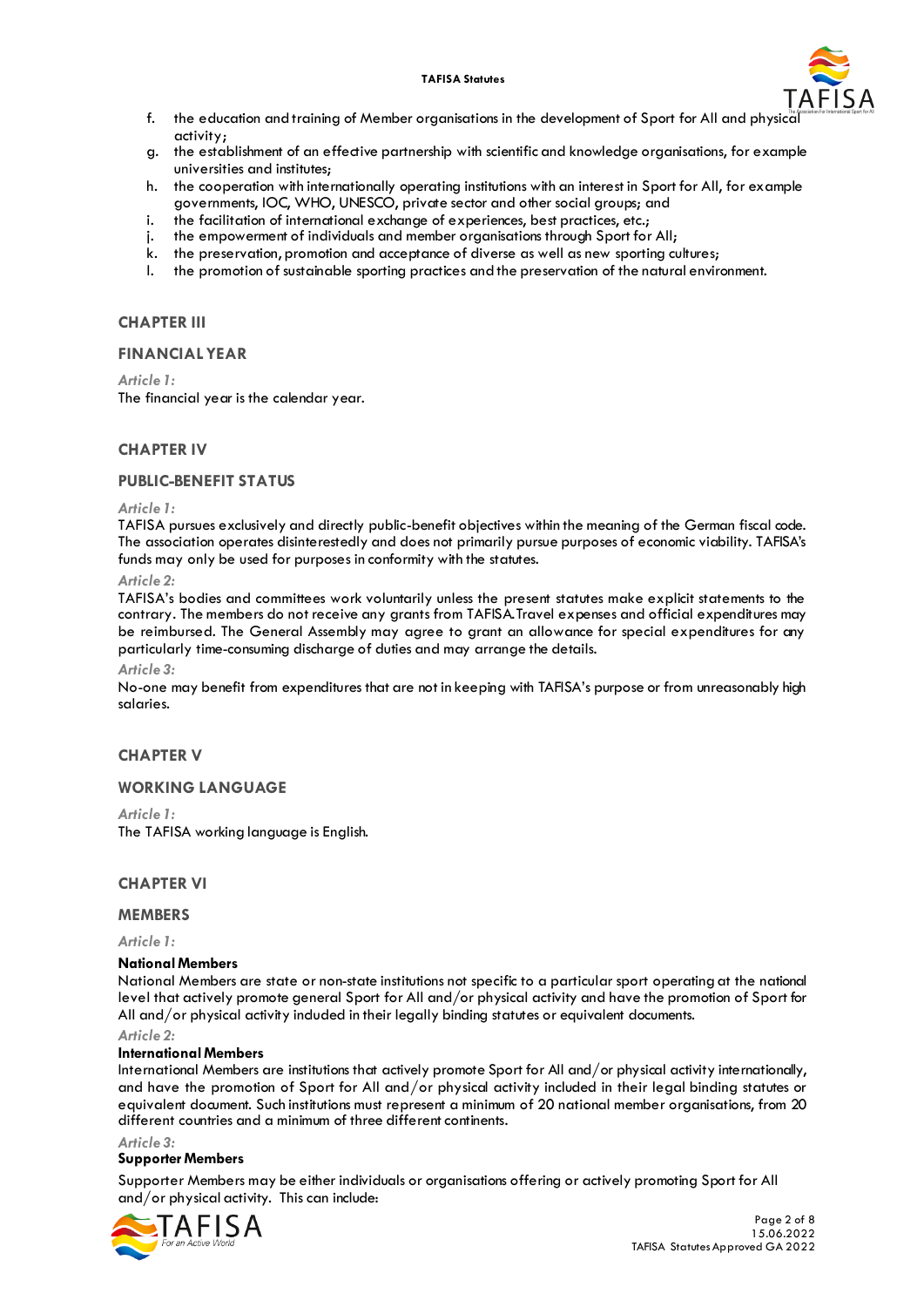

- city or community administrations,
- national organisations for a specific sport,
- provincial or community organisations,
- academic institutions,
- public or private institutions.

# **CHAPTER VII**

### **ACCEPTANCE OF MEMBERS**

### *Article 1:*

Applications for membership shall be forwarded in writing to the Secretary General.

#### *Article 2:*

The Board of Directors shall decide on the provisional acceptance of the applicant. A final decision shall be taken by a simple majority of votes at the following General Assembly.

#### *Article 3:*

Membership shall expire as a result of resignation, exclusion or death*.* Resignation is possible at any time and is to be communicated to the Secretariat General in writing. The obligation to pay any outstanding membership contributions shall continue to exist.

#### *Article 4:*

Membership terminates in the case of exclusion for good cause, which requires a majority of three quarters of the votes cast by the General Assembly**.**

#### *Article 5:*

In case of occurrence of events or circumstances of an exceptional nature which are outside of TAFISA's control (such as terrorism, riot, civil unrest, war – with reference to UN Charter principles, strike, nuclear or chemical contamination, epidemic, pandemic, natural disasters or other force majeure events) (hereinafter "Extraordinary Event") compromising the safe and/or regular conduct of TAFISA's and its bodies activities (e.g. regarding the organization of and/or the participation in events or programs hosted and/or sanctioned by TAFISA) being made impossible, objectively endangered, or, in the reasonable judgment of the Board of Directors, not reasonably possible or appropriate under adequate conditions given the circumstances, the Board of Directors may decide to impose exceptional protective measures aimed at preserving the safe, peaceful and regular conduct of TAFISA's activities defined in this Article in accordance with TAFISA's objective.

Protective measures may include the temporary suspension of (i) the exercise of rights of TAFISA member organizations representing countries that caused or contributed to or are otherwise relevantly invo lved in the Extraordinary Event and/or (ii)persons who are affiliated to the TAFISA member organizations referred to in subparagraph a) above and/or citizens of the concerned countries, to the extent they are participating in TAFISA's activities defined in this Article (including, without limitation, persons who are elected or appointed as members (the same applies to candidates) of TAFISA's Board of Directors or Commissions/Commissioners/Special Advisors deployed by the Board of Directors, athletes, Officials, support personnel). Moreover, protective measures may include any other measure that TAFISA deems appropriate in light of the nature and circumstances of the Extraordinary Event, which are outside of TAFISA's control.

The protective measures are issued irrespective of any violations by the concerned parties mentioned above of their respective specific obligations under TAFISA Statutes or other regulations. Protective measures may be maintained by the Board of Directors (as issued or as amended from time to time) as long as reasonably required by the circumstances of the Extraordinary Event and therefore be lifted, either partially or totally, as soon as reasonably practicable in light of the evolution of the relevant circumstances. In case an issued protective measure is still in place at the time of the next General Assembly, such General Assembly shall discuss and decide whether the protective measures shall be maintained, or definitive measures should be resolved (e.g., final termination of the exercise of rights or membership for good cause as described in Article 4).

The Board of Directors shall also be entitled to decide on the temporary suspension of a member organization in case of a serious orrepeated breach of TAFISA Statutes or bylaws and a misuse of TAFISA or TAFISA partners' properties.

### **CHAPTER VIII**

**BODIES**

*Article 1:*

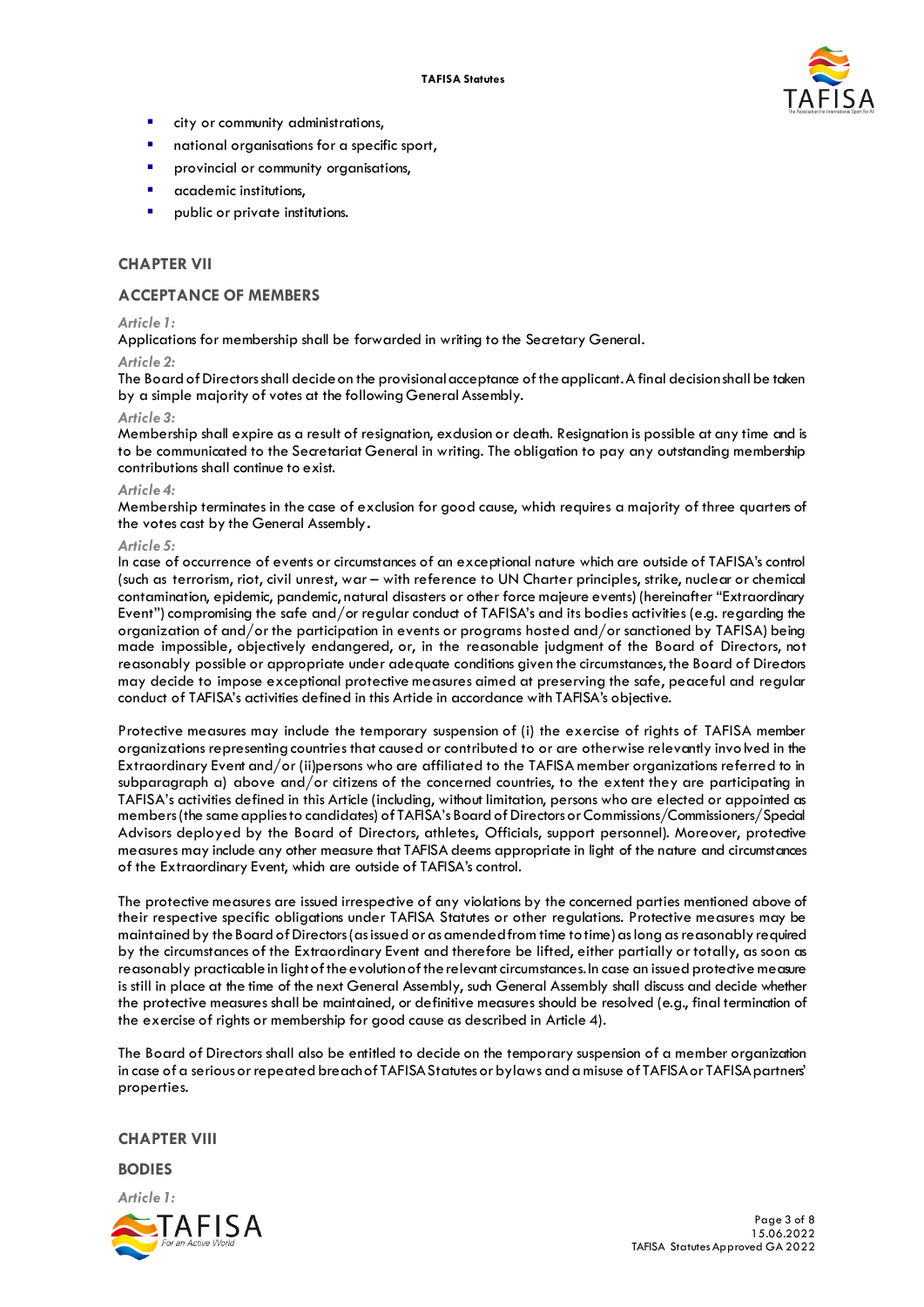

TAFISA's bodies are as follows: - the General Assembly and - the Board of Directors.

# **CHAPTER IX**

# **GENERAL ASSEMBLY**

### *Article 1:*

The General Assembly is TAFISA's supreme decision-making body.

### *Article 2:*

The General Assembly shall take place every two years, if possible in connection with the TAFISA World Congresses. An extraordinary General Assembly shall be called if the Board of Directors decides to do so or if one-third of the members call for such a meeting. The Secretary General issues invitations to the General Assembly at least three months before it is due to take place, stating the date, venue and agenda*.* In the case of an extraordinary General Assembly, this period is reduced to four weeks. Motions by the members have to be sent in written form to the Secretary General one month before the General Assembly and two weeks before an extraordinary General Assembly.

By a resolution adopted by the Board of Directors, the General Assembly shall be held in physical form or in a virtual room to be determined by the Board of Directors. Delegates will have to prove their identity and authority to act as delegates, and in the event of a virtual meeting, shall have to overcome an access barrier that must be kept confidential as communicated by TAFISA, to attend the meeting and exercise their rights as delegates. Urgency motions may only be dealt with if they have been submitted in writing and if the General Assembly agrees to this with a two-thirds majority of the votes cast. Urgency motions regarding amendments to the Statutes are inadmissible.

### *Article 3:*

Every General Assembly that is called in accordance with the rules has a quorum. Decisions shall be taken by a simple majority of votes insofar as the present statutes do not make provisions to the contrary.

### *Article 4:*

The tasks of the General Assembly include in particular the following:

- a) Deciding on the general principles for achieving the association's objectives as well as agreeing on the working programme for the next two years.
- b) Deciding on membership applications and exclusions.
- c) Deciding on the venue for the respective next-but-one TAFISA World Congress and other major TAFISA events.
- d) Recognising and paying tribute to outstanding Sport for All projects, particularly in developing countries.
- e) Deciding on the budget for the next two years.
- f) Approving the report of the Board of Directors (activity reports and financial report confirmed by a notary public).
- g) Electing the Board of Directors and the nomination committee. The nomination committee is formed by three active members, who are not members of the board.
- h) Electing Honorary Presidents and Honorary Members.
- i) Deciding on two voluntary, general auditors and one substitute voluntary, general auditor for two years.
- j) Deciding on the amount of the membership contributions.
- k) Taking a decision on motions to amend the statutes and other motions.
- l) Deciding on dissolution.

# **CHAPTER X**

### **BOARD OF DIRECTORS**

*Article 1:*

The Board of Directors consists of the following:

- 1) eleven representatives from TAFISA National Members, including:
	- a) The President,
	- b) Five Vice-Presidents,
	- c) The Treasurer,
	- d) Four other members
- 2) one member representing a TAFISA International Member
- 3) one member representing a TAFISA Supporter Member

At least four members of the Board of Directors are to be female, and four are to be male. The five Vice-Presidents are to come from different continents (Americas – Asia – Oceania – Africa – Europe). Honorary Presidents and Honorary Members may be invited to the Board of Directors but do not have the right to vote.

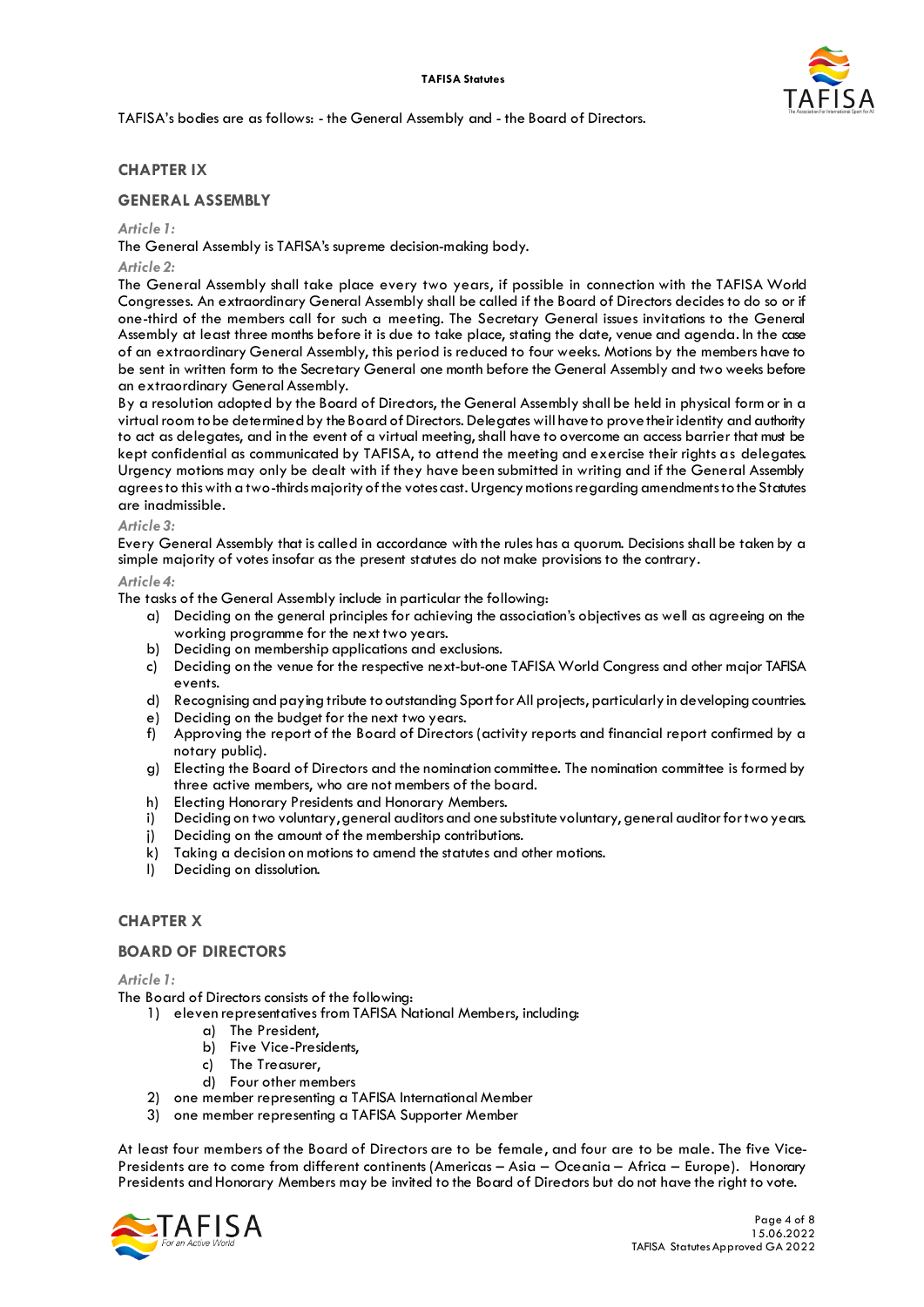#### **TAFISA Statutes**



### *Article 2:*

The members of the Board of Directors shall be elected for a period of four years. They remain in office until a new election. Re-election is possible. In such case as a member of the Board of Directors under items 1 a) – f) above should leave during his term of office, a member of the board shall be co-opted whose confirmation must take place at the next General Assembly.

The Secretary General has a seat as ex-officio on the Board of Directors without voting right.

### *Article 3:*

The Board of Directors within the meaning of Section 26 of the German Civil Code is the President in combination with the Treasurer or the Secretary General. If the President is unable to attend the Treasurer and the Secretary General shall represent the organization. The reason for him or her being unable to attend does not need to be proven in any individual case.

At the same time, the President, the Treasurer and the Secretary General comprise the Executive Board. Certain tasks may be allocated to them by the General Assembly or by the entire Board of Directors.

#### *Article 4:*

Meetings of the Board of Directors shall be called by the President, or if he or she is unable to do so, by the longest serving Vice-President.

#### *Article 5:*

The Board of Directors has a quorum if more than half of its members are present.

#### *Article 6:*

The President shall decide on the participation of guests.

#### *Article 7:*

The Board of Directors may deploy commissions, commissioners and special advisors to perform subtasks.

# **CHAPTER XI**

# **ELECTIONS / VOTING RIGHTS**

#### *Article 1:*

Eligible members are granted voting rights in elections and votes according to their category, as follows:

| <b>National Members:</b> | 5 votes |
|--------------------------|---------|
| International Members:   | 1 vote  |
| Supporter Members:       | 1 vote  |

### *Article 2:*

The transfer of voting rights to other members is excluded.

#### *Article 3:*

The right to vote shall be suspended if the membership contributions for the years between the General Assemblies have not been credited to TAFISA's account by the beginning of the General Assembly.

### *Article 4:*

In the case of elections to the Board of Directors, only persons may stand whose candidature is backed by a TAFISA Member in good standing.

Candidates require the support of a TAFISA National Member when standing for the position of

- a) President
- b) Member representing TAFISA National Members

Candidates require the support of a TAFISA International Member when standing for the position of

c) Member representing TAFISA International Members

Candidates require the support of a TAFISA Supporter Member when standing for the position of d) Member representing TAFISA Supporter Members

The backing by a TAFISA Member of good standing shall be made via an official letter received by the TAFISA Executive office three months before the respective election.

*Article 5:*

The nomination committee shall propose to the General Assembly persons for election;

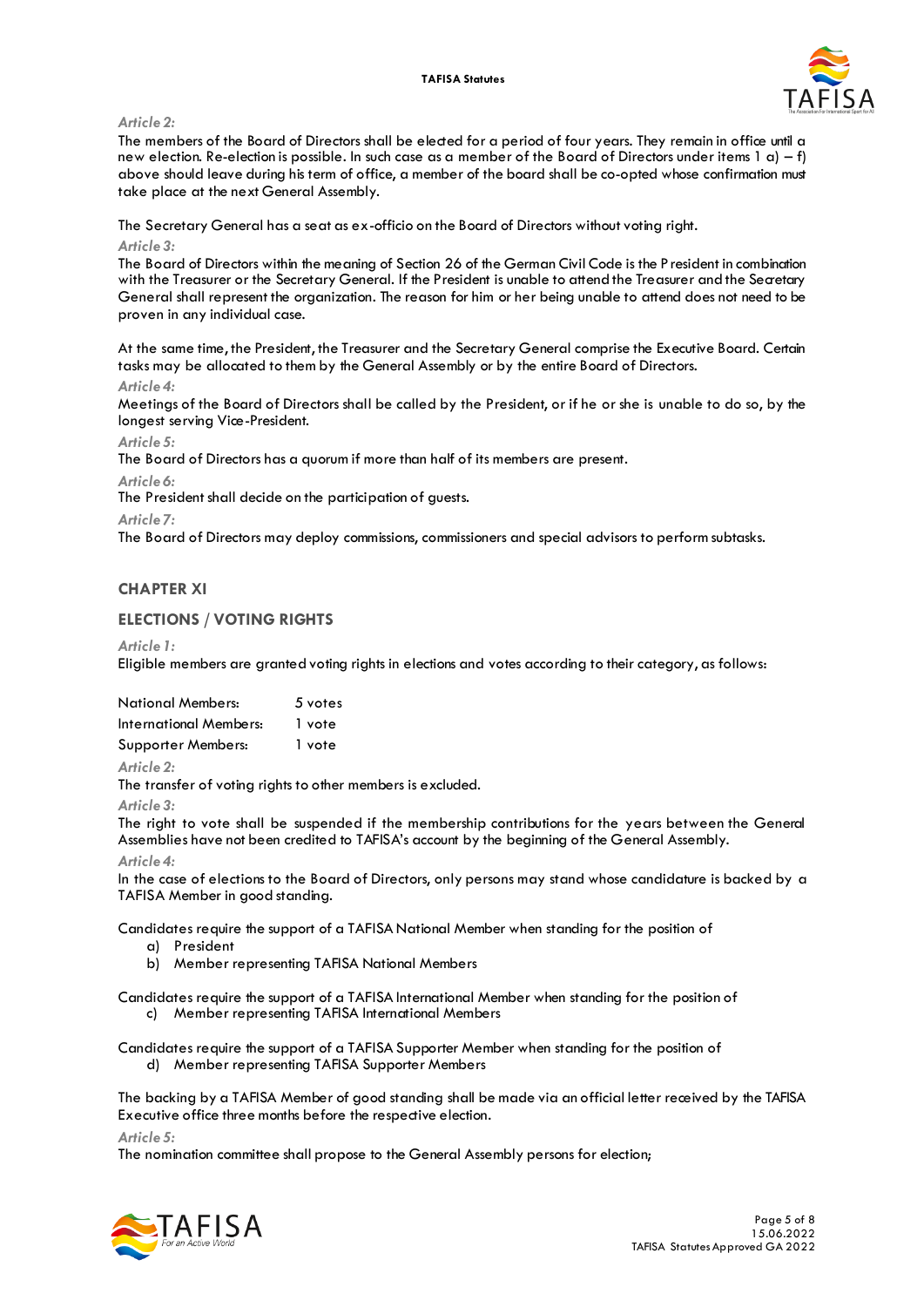

### *Article 6:*

All decisions on motions shall be taken by simple majority; motions to amend the statutes shall require a majority of two-thirds of the votes cast, however. Invalid votes and abstentions shall not be taken into account. A tie shall mean rejection.

### *Article 7:*

Decisions by the Board of Directors and the commissions may also be taken electronically, particularly by telefax or email, if no member of the Board of Directors rejects this procedure; in the case of such decisions, too, the simple majority of votes suffices.

### *Article 8:*

Elections shall be held in writing and secretly in principle. If only one person is proposed for an office and if that person is willing to take up the office, the ballot may take place by an open vote with a show of hands if there is no application for a secret ballot.

### *Article 9:*

Persons may be elected in absentia if they have declared in writing their willingness to accept the office.

## *Article 10:*

If only one person stands for an elected post, that person is elected if he or she receives a majority of the votes cast. If a number of persons are standing for election, the person who receives more than half of the votes cast is the person elected. If this number of votes is not reached by any person, a run-off ballot shall take place between the two persons who received the most votes in the first ballot, to be decided by simple majority. In such case as both candidates receive the same number of votes, the ballot shall be repeated after a break. If the two candidates once again have the same number of votes, the decision shall be taken by lot.

### *Article 11:*

By-elections and reappointments shall apply to all bodies and commissions for the respective current electoral term.

# **CHAPTER XII**

# **FINANCING**

### *Article 1:*

TAFISA shall finance itself from the following sources:

- a) membership contributions,
- b) contributions from other national and international institutions and persons,
- c) foundations and payments by sponsors,
- d) grants and donations,
- e) income from licensing agreements,
- f) real estate and movables purchased as well as
- g) income from real estate and movables obtained through purchase or endowment.

### *Article 2:*

The membership contribution shall be paid annually by April 30, or in years with a General Assembly, by the date of the General Assembly, whichever comes first.

### *Article 3:*

The President, the Treasurer and the Secretary General shall draw up a plan of measures and a draft budget for the plan of measures before the beginning of each financial year and shall submit them to the Board of Directors for a decision to be taken.

#### *Article 4:*

The President, the Treasurer and the Secretary General shall write an activity and year-end financial report following the end of the financial year that requires the approval of the Board of Directors and every two years by the General Assembly.

#### *Article 5:*

The accounts should be audited every year by a certified external financial auditor.

### **CHAPTER XIII**

# **OFFICE**

### *Article 1:*

TAFISA shall have an Executive office to carry out ongoing tasks. The Executive office is led by the Secretary General.

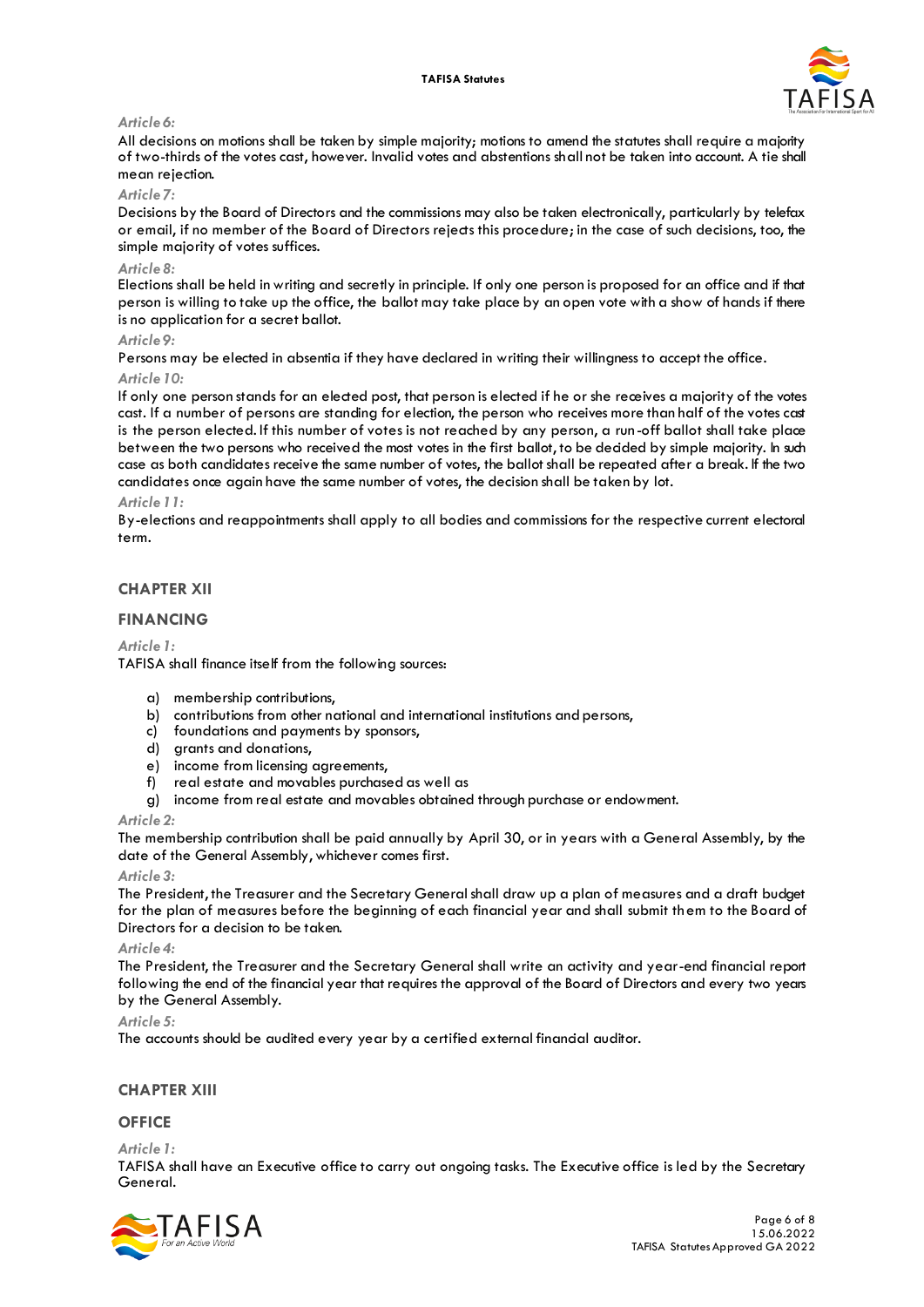

### *Article 2:*

The Secretary General is a professional position and is appointed by the elected Board of Directors. The Secretary General shall manage the ongoing business and shall report regularly on it to the Executive Board and Board of Directors.

## **CHAPTER XIV**

### **MINUTES**

*Article 1:*

Minutes shall be kept of the General Assembly and of the meetings of the Board of Directors and the Executive Board.

### **CHAPTER XV**

### **REGIONAL BODIES**

TAFISA may choose to recognize regional bodies as its regional representatives in each of Asia, Oceania, Africa, Europe and the Americas. If recognised, it is understood that these regional bodies consider TAFISA as its umbrella organization, and this will be reflected in the statutes of those regional bodies, including the pursuit of TAFISA activities and programs.

#### **CHAPTER XVI**

#### **DISSOLUTION**

#### *Article 1:*

The members' meeting shall decide on TAFISA's dissolution with a majority of threequarters of the votes cast. A vote may only take place if the motion to dissolve TAFISA was substantiated in the invitation. In the case of the dissolution of the association or cessation of tax-privileged purposes, its remaining assets shall be transferred to a public-benefit organisation or a foundation for use for public-benefit purposes in the field of sport.

# **APPENDIX**

International Members of TAFISA accepted prior to the adoption of the revision of Statutes as proposed at the 2017 General Assembly and in good standing with regard to payment of membership fees shall retain their status as International Members regardless of subsequent changes to requirements for International Membership.

# **DEFINITIONS**

TAFISA agrees the following definitions:

#### **Local**

Area restricted to immediately surrounding area, for example surrounding community, municipality, city or group of communities or cities in close proximity.

#### **Province**

Area comprising part of a nation, often defined as such by the national government.

#### **Territory**

A geographical territory which, though not recognized as a nation, has certain aspects of self-government at least to the extent in being autonomous in the control of its sports.TAFISA recognises that some territories have separate sport policiesfrom the bulk of the nation, and therefore recognises such a territory as a separate nation.

#### **Nation**

Typically the area induding but restricted to the entirety of one country, governed by one sport policy.

**Region**

Area comprising multiple nations in close proximity. Continents, as defined by TAFISA to be the Americas, Asia, Oceania, Europe and Africa, are also considered regions.